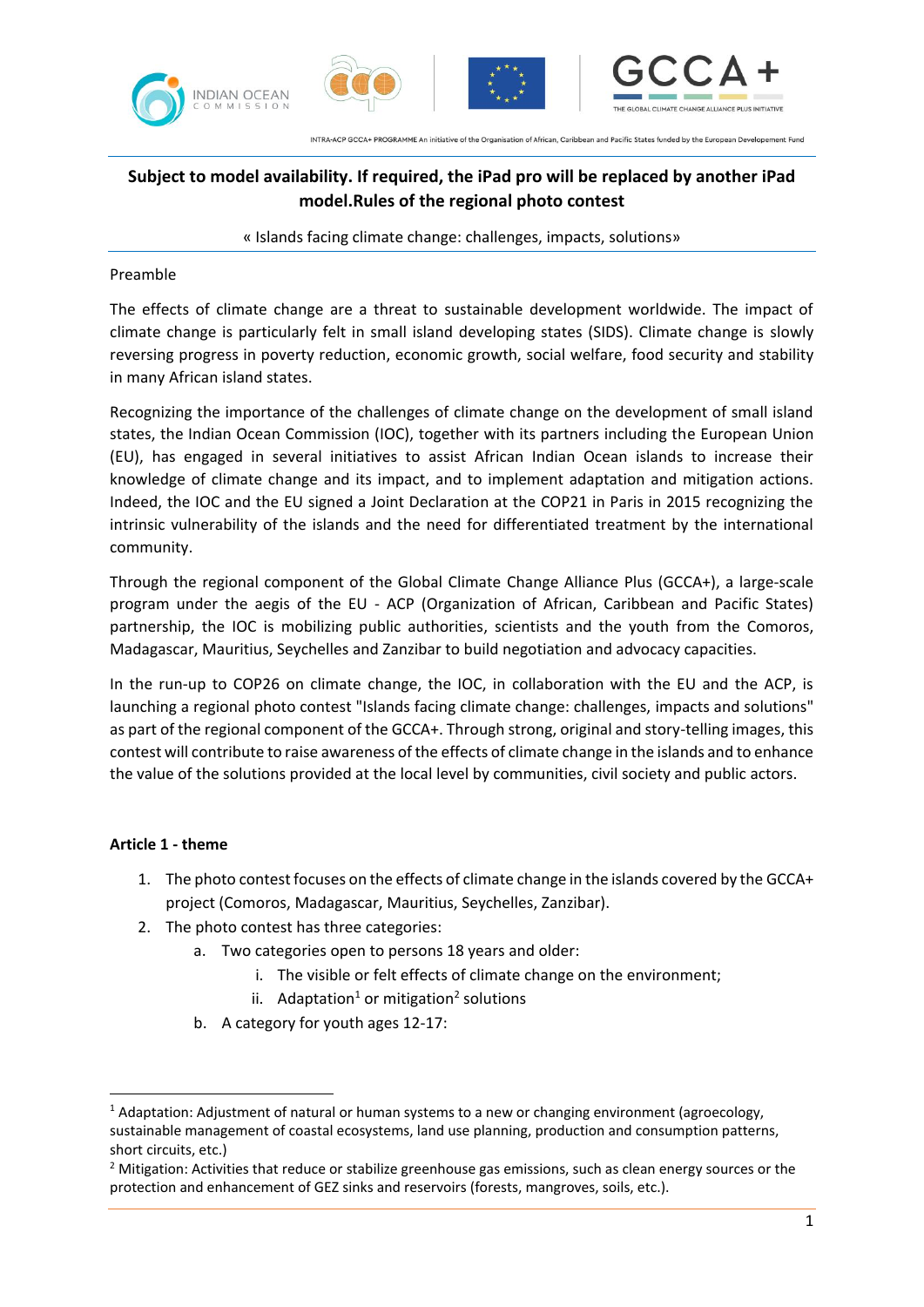







i. The young participants can propose photographs related to the general theme of the contest, for example, "islands facing climate change".

#### **Article 2 - Conditions of participation**

- 1. The competition is open to amateur or experienced photographers, citizens or residents of the territories covered by the regional component of the GCCA+ project, namely Comoros, Madagascar, Mauritius, Seychelles and Zanzibar
- 2. The members of the jury, the agents of the Secretariat General of the Indian Ocean Commission, the agents of the Delegation of the European Union in Mauritius and the members of the steering committee of the project are not allowed to participate in the competition.
- 3. The online entry form must be duly completed. The form can be accessed at [commissionoceanindien.org/concours-photo-contest.](http://www.commissionoceanindien.org/concours-photo-contest)
- 4. For the youth category, the [online parental consent form](https://www.commissionoceanindien.org/wp-content/uploads/2021/08/regional-climate-photo-contest-IOC-GCCA-parental-consent.pdf) must be completed, signed and sent with the entry form.
- 5. Participants must clearly indicate the category to which they are submitting their photo. Only one photo per entry is permitted.
- 6. Entries that are not complete will not be considered.

## **Article 3 - Technical criteria and digital guidelines**

- 1. Photos must be submitted in .jpg or .png format, in color or black and white
- 2. Photos submitted must be of high resolution. Photos must not exceed 15 MB in size.
- 3. Photos must be in the following formats: 16:9 or 4:3 (portrait or landscape), square (1:1). Any other format will not be accepted (example: smartphone panoramic option).
- 4. The name of the photo file must be in the form "title-name-firstname.jpg" or "title-namefirstname.png".
- 5. To be eligible, to win a prize or to be selected for publication in the book that will be published, the photo must have been taken in one of the territories mentioned in article 1, including the maritime areas.
- 6. Photos may be digitally enhanced to make exposure calibration adjustments (contrast, brightness, color balance...). However, the content cannot be digitally manipulated. The members of the jury reserve the right to exclude any photo they deem excessively modified.
- 7. The submitted photos must be unpublished and have never been used in publications or awarded in other competitions.
- 8. Each participant must be the author and sole owner of the submitted photo.
- 9. It is the responsibility of the author to ensure that his or her photo does not infringe on the privacy and image rights of the persons or places photographed. The author must obtain the necessary authorizations from the persons photographed or the owners of the private places for the display, exhibition, broadcasting and publication of the photographs as provided for in these rules. A model of [release and authorization for taking pictures](https://www.commissionoceanindien.org/wp-content/uploads/2021/06/regional-climate-photo-contest-IOC-GCCA-photo-taking-authorisation.pdf) can be downloaded from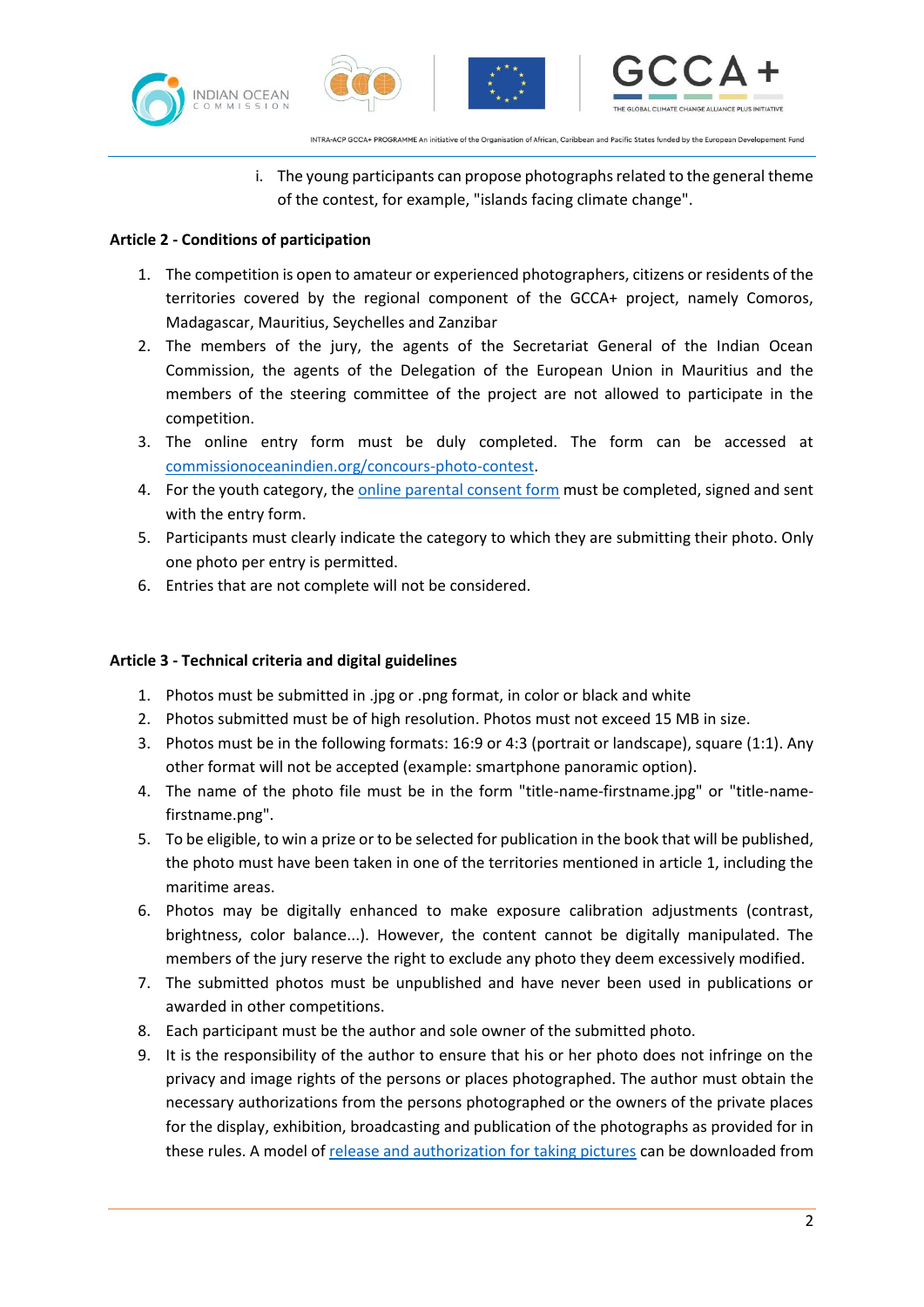







the competition's web page at the link [commissionoceanindien.org/concours-photo-contest.](http://www.commissionoceanindien.org/concours-photo-contest) This release document must be included in the registration file if applicable.

- 10. The organizers will not be held responsible if the photos do not comply with the contest rules or are fraudulent.
- 11. Photos featuring a commercial brand or advertising will not be accepted.
- 12. The photos must not, in any way, violate the dignity of the person and must not constitute an offence to public decency, incitement to illegal acts, provocation or discrimination. Similarly, photographs showing naked persons are prohibited.
- 13. All photographs must be accompanied by the following information to be included in the online application file:
	- a. a title (maximum 10 words);
	- b. a text in the form of a caption of between 50 and 150 words that will help you understand the relevance of the photo, tell the story of the character, situate the action, etc. The quality and originality of the text will also be taken into account in the jury's evaluation;
	- c. the date and precise location of the photo;
	- d. the name and surname of the photographer;
	- e. the category for which the photo is submitted.

## **Article 4 - Deadline for receipt of photos**

- 1. The deadline for receipt of photos is Tuesday  $31<sup>3</sup>$ , August 2021. Any application submitted after this date will not be considered.
- 2. The submission must be made only by Internet through the form available on [commissionoceanindien.org/concours-photo-contest.](http://www.commissionoceanindien.org/concours-photo-contest)

## **Article 5 - the jury**

- 1. The photos will be examined by an independent jury composed of three (03) climate change specialists and two (02) image professionals.
- 2. The members of the jury will draw up a list of eligible applications (complete application file, sent on time, respect of technical criteria and digital guidelines)
- 3. The photos will be selected according to three criteria for a total of twenty points: respect of the theme (5 points), aesthetics (10 points), quality of the accompanying text (5 points).
- 4. For each category, the jury will award the prize to the photo that obtains the most points. In the event of a tie, the jury will choose the winner by a simple majority vote. Its decisions are final and cannot be appealed.
- 5. In addition to the winning photo, the jury will select 14 photos per category to be included in the book that will be published as well as in the communication and awareness actions that will result from this contest.

<sup>&</sup>lt;sup>3</sup> Change announced on Wednesday, August 18, 2021. Initial deadline: August 19, 2021.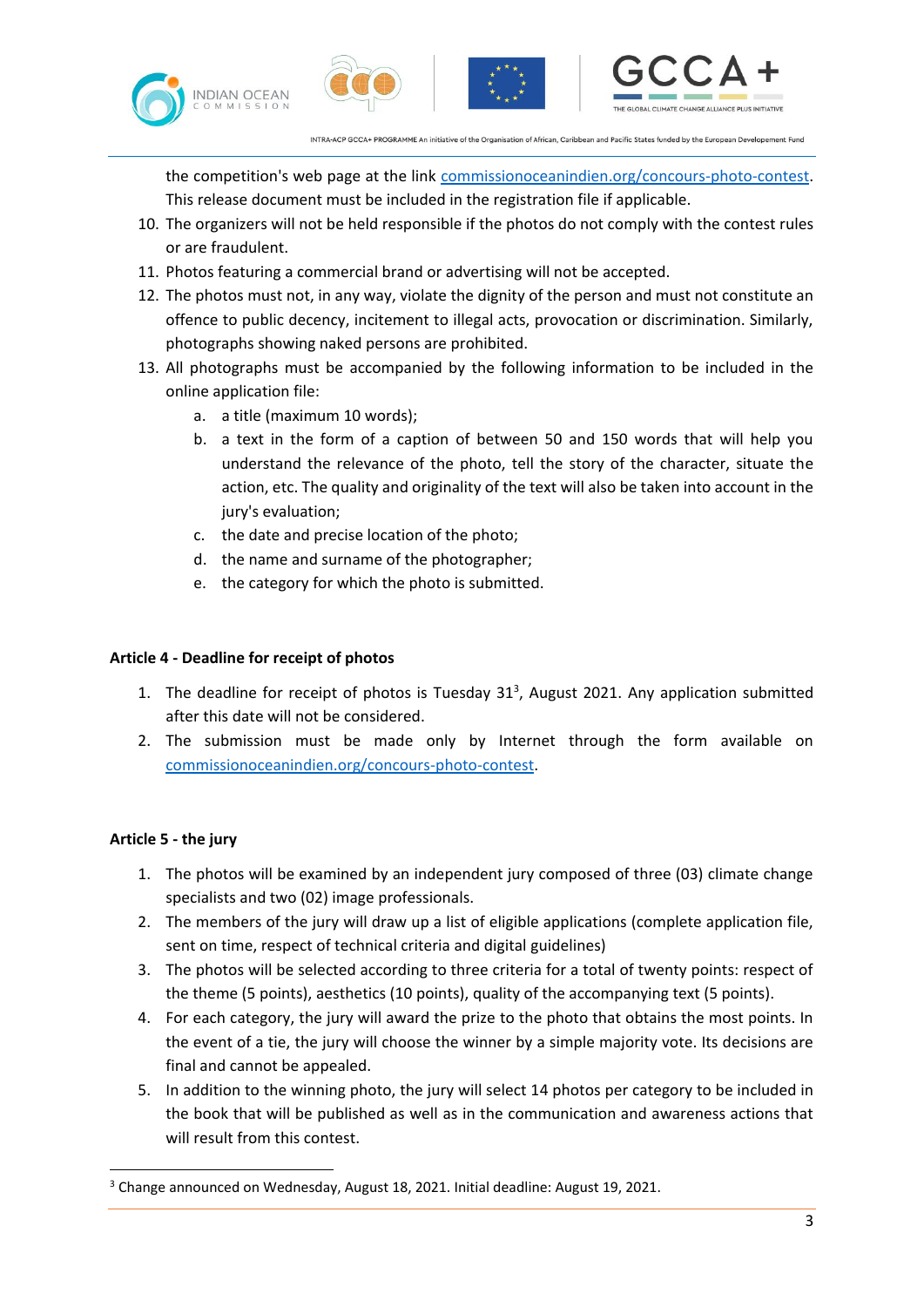







6. The jury will deliberate in camera and the results will be announced on the IOC website and in the press during the month of September 2021. An email will be sent to the winner of each category as well as to the candidates whose photos have been selected for publication and communication/awareness-raising activities.

## **Article 6 - Awarding of prizes**

- 1. For each category, the jury will designate a winner. The winner of each category will receive an iPad pro<sup>4</sup>.
- 2. The prizes described above will not be taken back or exchanged for other objects or services, regardless of their value, and will not be subject to any cash consideration. If a winner does not wish to take possession of his/her prize, he/she will not be entitled to any compensation.
- 3. The authors of the photos selected for publication will receive a copy of the book when published.
- 4. The winner of each category may be invited to a videoconference with the members of the steering committee of the project (6 countries + 3 international institutions) to share his/her experience and present his/her photo.

#### **Article 7 - Transfer of rights**

- 1. Candidates authorize the competition organizers to use the photos selected by the jury in any form whatsoever, to reproduce, exhibit, print or use them for promotional or editorial purposes related to the course or other activities, including digital publications, exhibitions, virtual galleries, reports, printed publications, notepads, diaries, etc.
- 2. Photos may not be used for commercial purposes.
- 3. The photos used must mention the name and surname of the author.
- 4. The participants renounce to claim any financial or material benefits related to the use of their photos by the contest organizers. Under no circumstances will any royalties be paid to the candidates.
- 5. The organizers reserve the right to crop the images as needed.
- 6. The winners accept that their identity will be published without being able to demand any compensation or to object to it unless they renounce the benefit of the prize.

## **Article 8 - Claims and responsibilities**

- 1. Participation in the competition implies unreserved acceptance of these rules.
- 2. Failure to comply with these rules will result in disqualification.
- 3. The contest organizers cannot be held responsible for the non-receipt of the application, the alteration of the file or the impossibility to read or process the file.

<sup>&</sup>lt;sup>4</sup> Subject to model availability. If required, the iPad pro will be replaced by another iPad model.